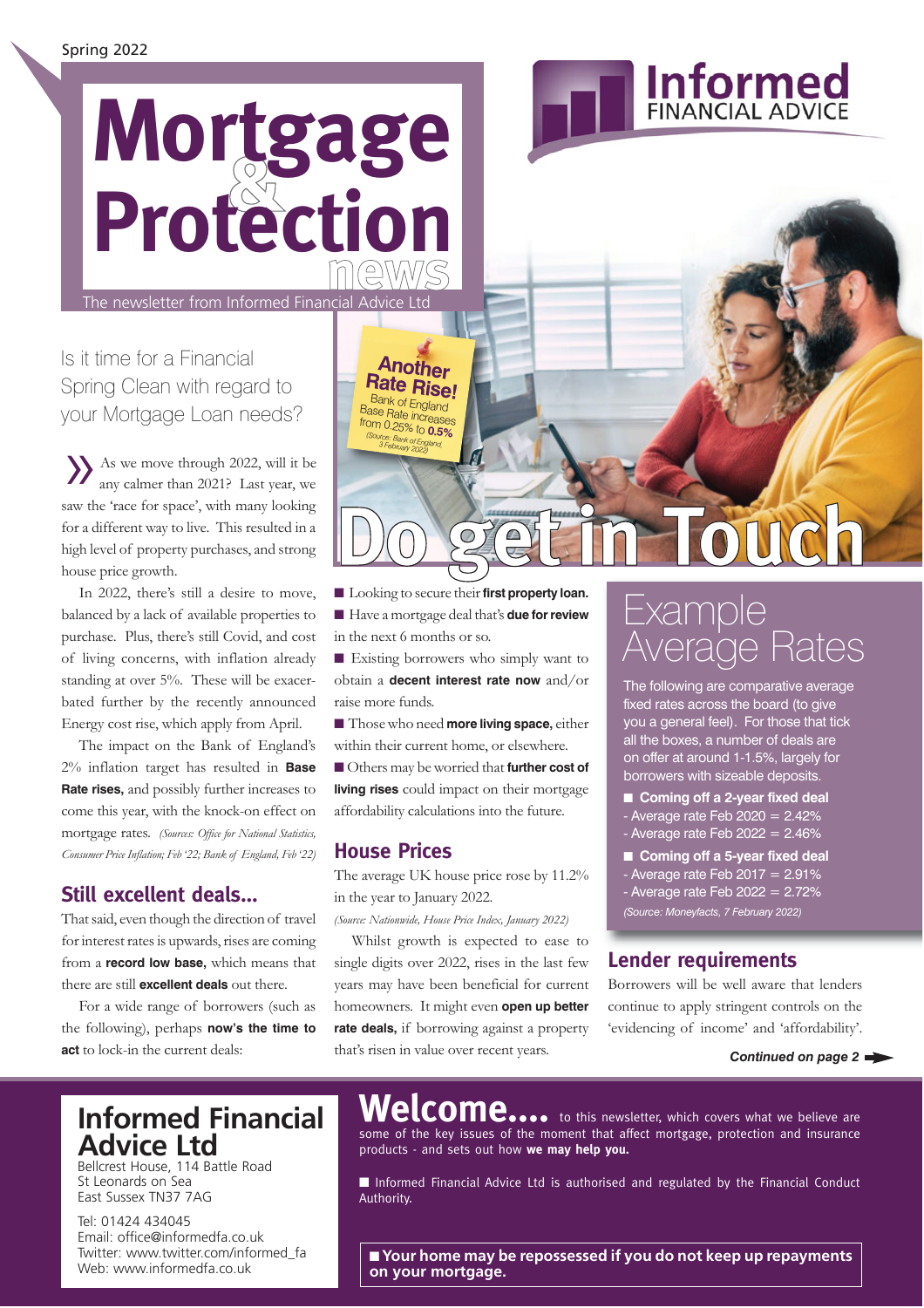## **Do get in touch** (contd)

#### *Continued from page 1*

However, whilst the cost of living rises will not ease this situation, the Bank of England is looking to consult on possibly withdrawing, or easing, the 'affordability' requirements sometime in 2022. This rule currently requires lenders to ensure that borrowers can afford a 3% rise in their mortgage interest rate before approving an application. If removed, or eased, it would then open up more property and borrowing options for purchasers, and remortgagers.

may have bucked the trend in rising rates, as average rates have largely remained stable over recent months. This is partly a reflection of the enthusiasm of the Government to support the First-Time Buyer. *(Source: Moneyfacts, February 2022)*

#### **Green Mortgages**

With a lot of talk about rising energy costs, it'll focus the mind of many to seek out more energy-efficient properties, or renovate the existing one. This is where a Green Mortgage could be of interest - a product offering that's sure to grow in popularity.

#### **Why you should talk to us**

With so many options to consider, it can be quite confusing. For example, there are the enticing headline rates (where you'll also need to consider the associated lender fees), the option of a fixed or tracker rate, the length of the overall mortgage deal, and all the information lenders require.

So, it's no wonder that most opt to **take our professional advice** to help identify a suitable route forward.

**Please get in touch to hear more...**

**You may have to pay an early repayment charge to your existing lender if you remortgage.**

■ **Your home may be repossessed if you do not keep up repayments on your mortgage.**

#### **Low deposit deals**

Deals such as 95% and 90% loan-to-value

# Ready to REMORTGAGE?

According to Barclays, one in three homeowners know **remortgaging** could save them money, yet 49% of homeowners have never switched their deal. *(Source: Barclays, October 2021)*



Some borrowers would simply opt to remain with their existing lender on a like-for-like mortgage deal. This is called a **Product Transfer,** which may be the most suitable route to adopt, and we can help you with this.

#### **Assess the wider marketplace**

However, it would also be prudent to consider what's on offer elsewhere. Particularly, as **your circumstances may have changed** since you took out the previous deal.

You might be earning more, may now be with a partner/family, possibly benefited from your property rising in value, face financial issues, and so on.

All of this needs to be weighed up, as alternative lenders may be better suited for your current situation.

Whilst, at the same time, your existing lender's appetite to lend may have waned.

#### **Remortgage early**

If you think that the current decent deals on offer are also something you'd like to snap up now, ahead of the end of your deal period, then that's feasible too.

However, there may be an **early repayment charge payable to your existing lender, if you do remortgage.** It's then about doing the maths.

#### **Remortgage for further funds**

Any type of remortgaging isn't simply about looking to take up a new deal for the same amount of borrowing. You may be **keen to raise extra money** to cover the cost, for example, of home improvements or major renovations.

#### **Sitting on your lender's SVR**

Whatever you opt to do, it's probably best to avoid coming to the end of your mortgage deal period and not setting up a new one, as the lender will revert you onto its Standard Variable Rate.

On average, this is 4.46%. This could then result in a hefty increase to your monthly payments. Or, conversely, a sizeable saving if you're currently on an SVR, and now keen to remortgage. *(Source: Moneyfacts, 7 February 2022)*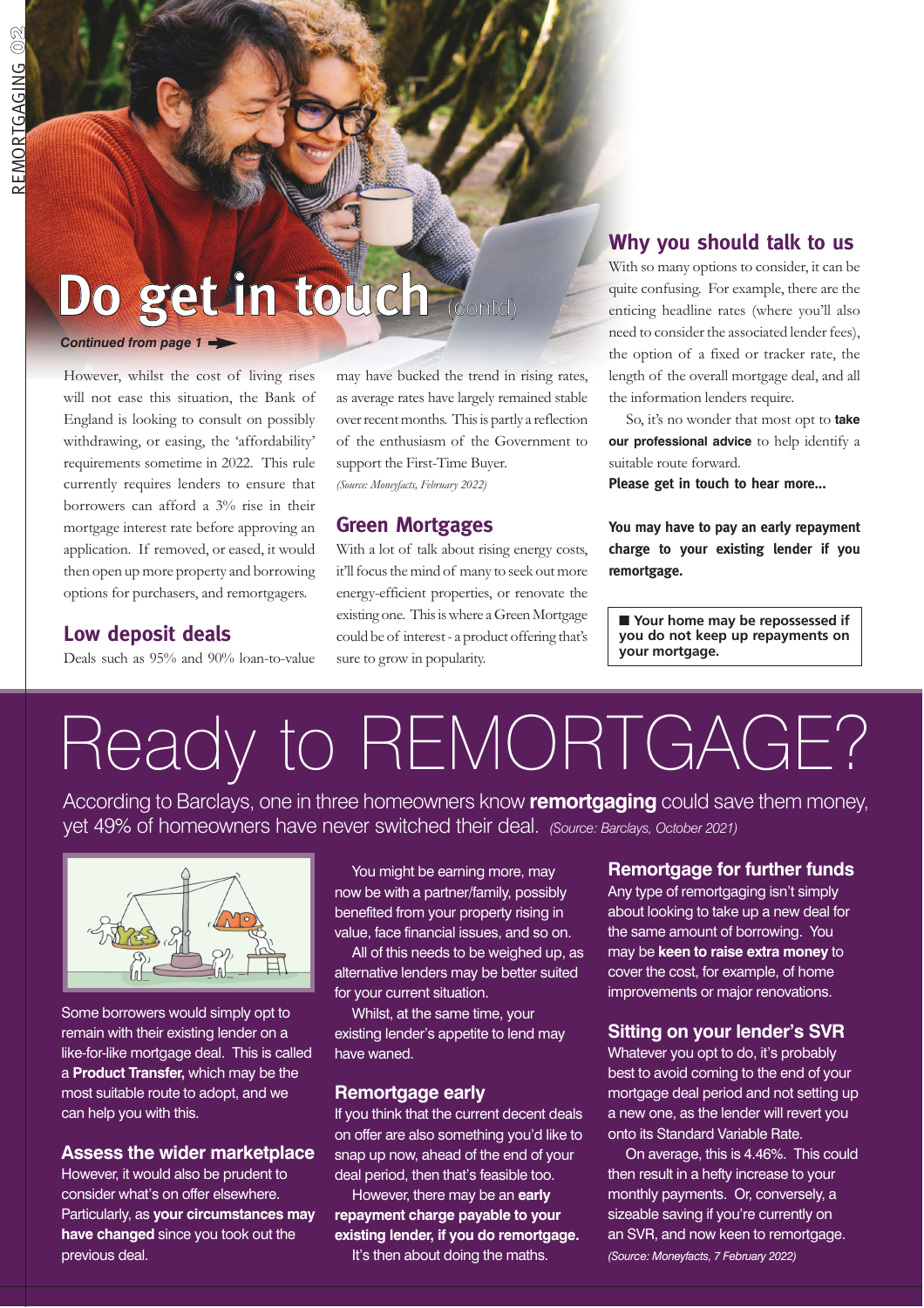

Buying your first property is not only of importance to the **First-Time Buyer,** but often to the **Parents** and **Grandparents** too, and is something the **Government** continues to be keen to deliver support on.

»While many First-Time Buyers face enormous challenges to get onto the property ladder, a positive sign is that last year **over 400,000 bought their first home** up 35% on the year prior.\*

Some of the key triggers were people looking to live a different life due to the pandemic (possibly outside the major cities), and the Stamp Duty reduction, which was of benefit for some parts of the UK. However,

it demonstrates the desire to get onto the first rung of the property ladder. So much so, that **nearly half of all renters would like to buy out their landlord,** if circumstances allowed. *(Source: Wayhome, Rent to Buy research, January 2022)*

#### **Flats rise less in value**

With the 'race for space' helping to push up property prices across the board, this could make securing the first one even tougher.

#### QUICK FIRST-TIME BUYER FACTS

Average age =  $32$  **Average price = £264,140** Average deposit = £53,935, equating to 20% of property price  $\blacksquare$  Average purchase price ratio vs. earnings = 6.9

*(Source: \*Halifax, First-Time Buyer Review, January 2022)*

## **It's not just** COVID...

Across 2020 & 2021 around **1,350,000 people died** in the UK - that is **over 1 per minute!** Covid accounts for just 11% of that amount - 150,000. *(Source: Office for National Statistics, Death data, 2020 and 2021 (provisional), Gov.uk dashboard for Covid data)*

Yet it's Covid that has really focused people's minds on the need to protect themselves, in case of early death, or the prospect of long-term illness. But, as the figures above show, you're far more likely to die from the main killers such as cancer, heart disease, dementia and Alzheimer's.

#### **Those aged 15-64**

Also, death is not an issue simply for those in their retirement years. Around 200,000 15-64-year-old UK adults, died across 2021 and 2022, an amount that's more than all Covid deaths! Quite apart from this, ahead of that there are about 2.3m people in the UK who are currently off work long-term due to sickness. *(Sources: Office for National Statistics, Deaths, 2020 and 2021,*

*and Labour market overview, February 2022)*

Whilst this is not a cheery topic, it reinforces the importance of discussing protection policies with us that can help protect **your family, your income stream,** and **your pocket.**

**Please get in touch to discuss this.**

However, the biggest race has been for detached houses (which saw a 17% price rise between March 2020 to the end of 2021). **Flats rose less, at 9%** over the same period, with a 15% rise for terraced & semi-detached properties. *(Source: Halifax, January 2022)*

#### **Pulling together the Deposit**

Despite the Government delivering various schemes, along with the return of more 5% and 10% deposit deals from lenders, the deposit itself continues to be the major stumbling block.

The figures in the box show that the average deposit covers 20% of the purchase price, but you may be able to get onto the ladder with just a 5% deposit. Across the UK, that'll still mean saving (or securing) around  $£13,500$ , on average.

For those lucky enough, there's also the 'Bank of Mum & Dad' (plus Grandparents) who may be able to help out.

#### **And how we can help...**

Whatever your circumstances, we can help navigate a way through the deals on offer, assess your credit rating, run though all the paperwork required, plus chase everyone up along the way.

■ **Your home may be repossessed if you do not keep up repayments on your mortgage.**

98% of all claims were paid out in 2020, equating to £17,000,000 a day!

#### **Life Cover**

- 99.5% of all claims were paid out.
- Average payout of £79,304 (term),  $\overline{24,026}$  (whole of life).

#### **Critical Illness**

- 91.3% of all claims were paid out.
- Average payout of £67,011.

#### **Income Protection**

- 86.5% of all claims were paid out.
- Average payout of £22,170.
- Average length of claim could be around 6 years.\*

*(Sources: Association of British Insurers, 2020 data, May 2021 release; \*2020 claims data from LV and Aviva)*